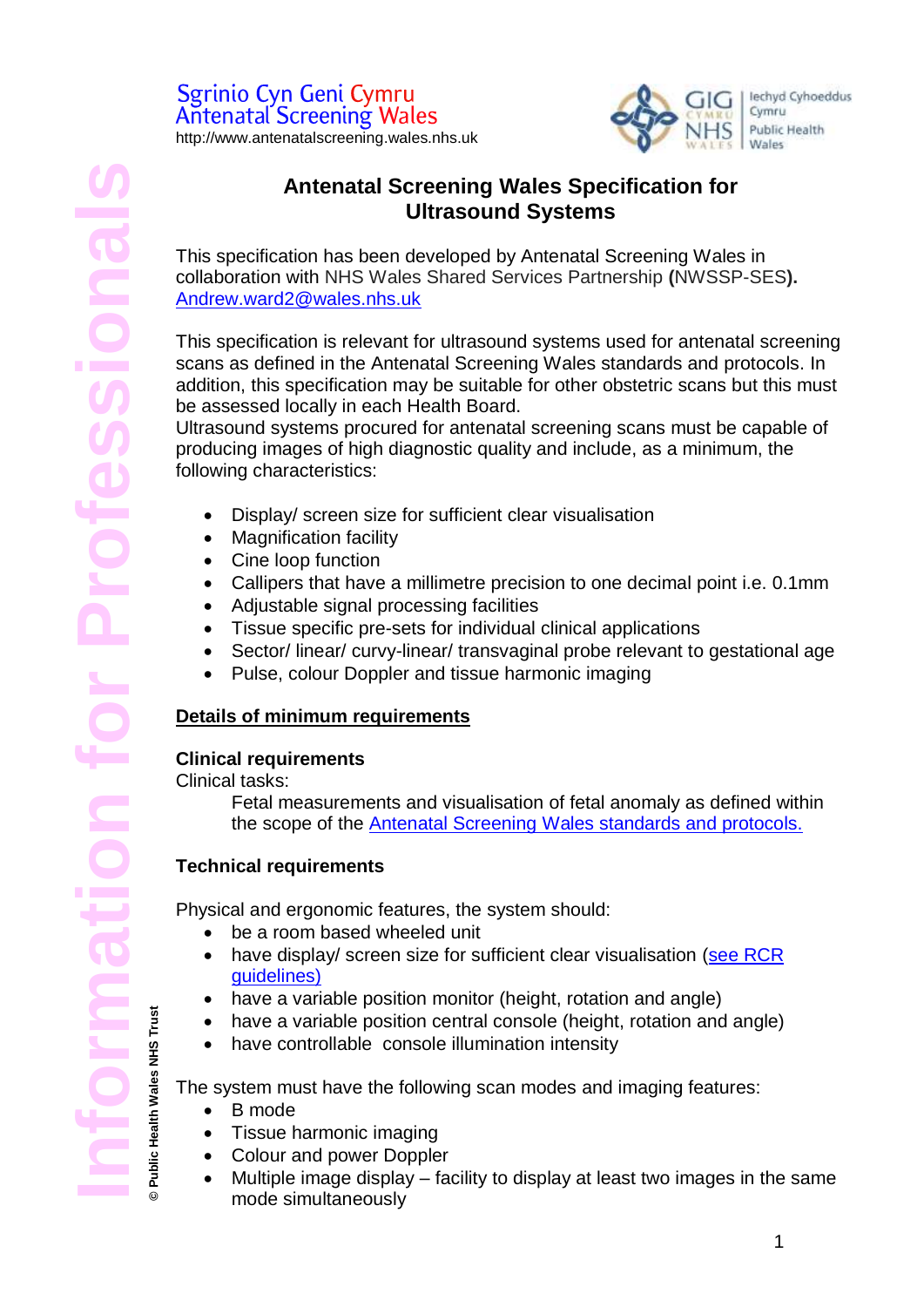Multiple mode display - simultaneous display of B and M mode, spectral, colour and power Doppler modes

The system must have a range of transducers to meet the clinical requirements relevant to the antenatal screening population.

The system must have the following measurement capabilities and calculation tables:

- Multiple sets of pairs of '+' shaped callipers with a precision of 0.1mm or better, with continuous motion at all magnification levels
- Callipers of dynamically varying contrast compared to background
- Ellipse circumference measurement
- Measurement on frozen images
- Obstetric calculation and measurement package using nationally approved charts and tables
- User definable tables

The system must have the following controls and features:

- An image freeze facility with playback of multiple last frames
- A read and write zoom on live and still images
- A cine- loop facility
- A footswitch
- Control of freeze, zoom, store and print with sufficient post processing to allow optimum visualisation for accuracy required for combined screening
- The automatic generation of measurements by the ultrasound machine must be disabled.
- A standard RJ45 network port with a minimum capability of 100Mbs
- An on-board image management system with a minimum storage capacity of 500 Gb
- A thermal paper printer
- The machine must have the capability to re-measure images reviewed post examination.

The system must have the ability to be safely used and stored in locations with an operating temperature of +18 to +23.

*Note – where air filters are fitted to the equipment these must be easily removable for cleaning and the frequency of cleaning and method of cleaning specified.*

Safety and standards:

- Acoustic power outputs must meet national and international standards. The Food and Drug administration centre for Devices and Radiological Health (FDA) imposes upper limits on the acoustic output of diagnostic ultrasound machines. The majority of ultrasound equipment manufacturers comply with these standards for all their markets and it is expected that all equipment used in the UK should conform to this<sup>12</sup>
- Mechanical index (MI) and thermal index (TI) safety indices should be displayed on the image
- Manufacturer and user defined system presets must include an option for adjustable power output with the lowest output value set as the default

**© Public Health Wales NHS Trust**

**Public Health Wales NHS Trust**